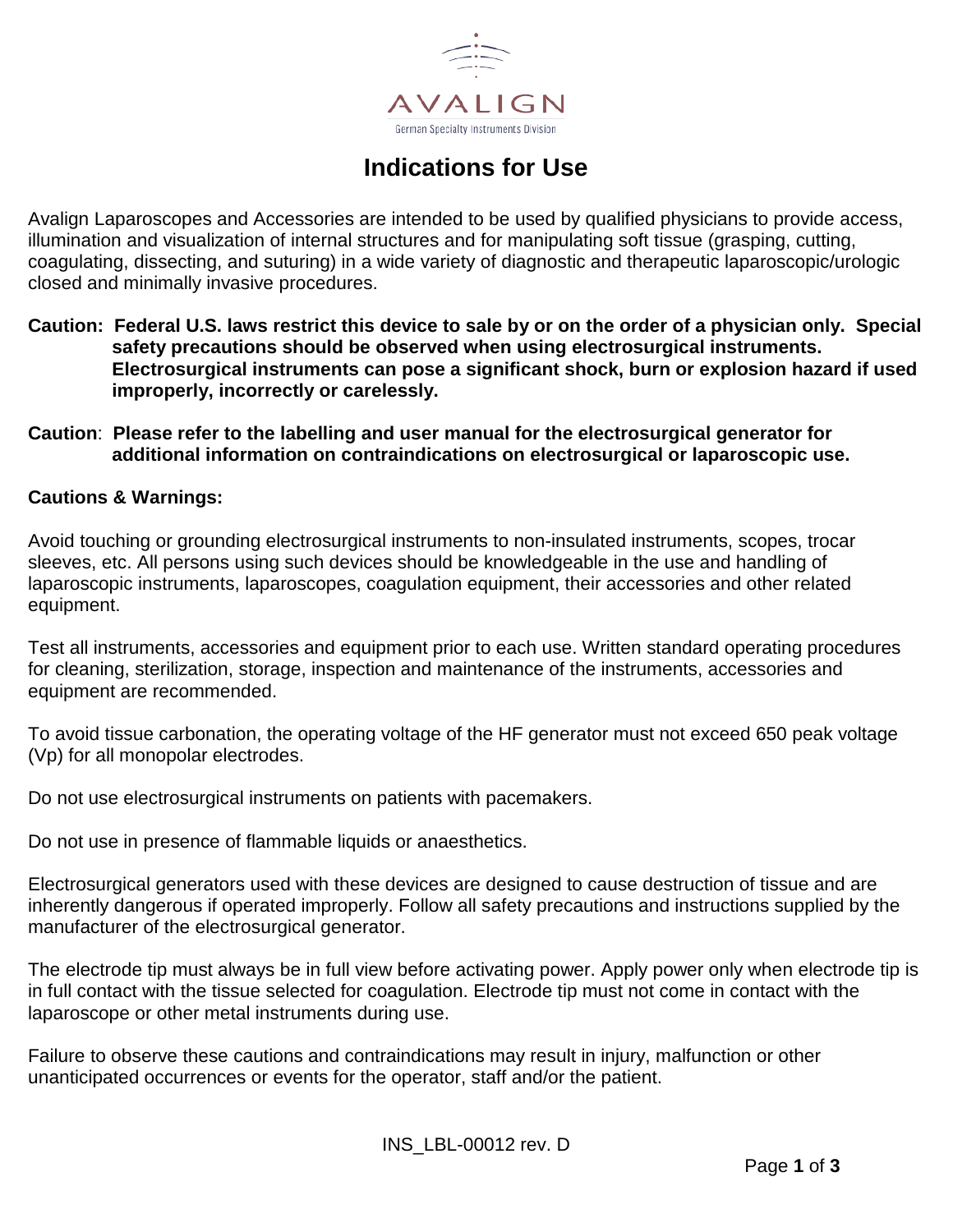

**Contraindications** to endoscopic procedures, not necessarily monopolar coagulation include; Not intended for contraceptive coagulation of the fallopian tube but may be used to achieve hemostasis following transection of the tube.

As identified in the Manual of Endoscopy available from the American Association of Gynecologic Laparoscopists: The presence of large pelvic or pelvic-abdominal masses, hypovolemic shock and severe cardiac decompensation. Also, intestinal obstruction and marked bowel distention, increase of possibility of pelvic and abdominal adhesions. A significantly elevated diaphragm contra-indicates the use of insufflation which may be necessary for proper surgical visualization and may increase the chance of inadvertent bowel injury. Pelvic abscess, chronic pulmonary disease, diaphragmatic hernia, obesity, and septic peritonitis may exclude some patients from surgical consideration depending on severity of these conditions.

## **Decontamination / Cleaning / Sterilization**

### **NOTE: BUTTON ELECTRODES, SPATULA ELECTRODES, HOOK ELECTRODES AND NEEDLE ELECTRODES CANNOT BE DISASSEMBLED FOR CLEANING.**

**Initial use of new instruments:** Every instrument must be cleaned and sterilized before it is used for the first time. These instruments were developed for sterilization by autoclave.

### **Limits on Reprocessing**

The useful life of monopolar electrodes is  $\leq$  50 cycles and  $\leq$  2 years.

**Inspection and functional check:** It is very important to carefully examine each surgical instrument/scope for breaks, cracks or malfunction before use. It is especially essential to check areas such as blades, points, ends, stops and snaps as well as all movable parts. Do not use damaged instruments. Never attempt to make repairs yourself. Service and repairs should be referred to trained qualified persons only.

**Cleaning and Maintenance:** Every surgical instrument should be disinfected and thoroughly cleaned after each use. Proper cleaning, inspection and maintenance will help ensure correct function of the surgical instrument. Clean, inspect and test each instrument carefully. Sterilize all instruments before surgery. A good cleaning and maintenance procedure will extend the useful life of the instrument.

Special attention must be paid to slots, stops, ends, hollow tubes and other highly inaccessible areas. Check insulation, cables and connectors for cuts, voids, cracks, tears, abrasions, etc.

Do not use damaged instruments. Cleaning and rinsing must take place immediately after each use for best results. Failure to clean promptly may result in adherent particles or dried secretions that may resist cleaning and complicate or resist future sterilization.

Instruments must be completely cleaned and rinsed of all foreign body matter. Use warm water and a commercially available instrument pre-soak or cleaning agent. Enzymatic cleaners must be used to remove protein deposits. Follow the enzymatic cleaner's instructions and rinse thoroughly

\* Do not use corrosive cleaning agents (i.e. bleach). Cleaning solutions and rinses at or near a neutral pH (7.0) are best.

\* Do not use abrasive cleaners.

\* Only a soft bristle brush should be used.